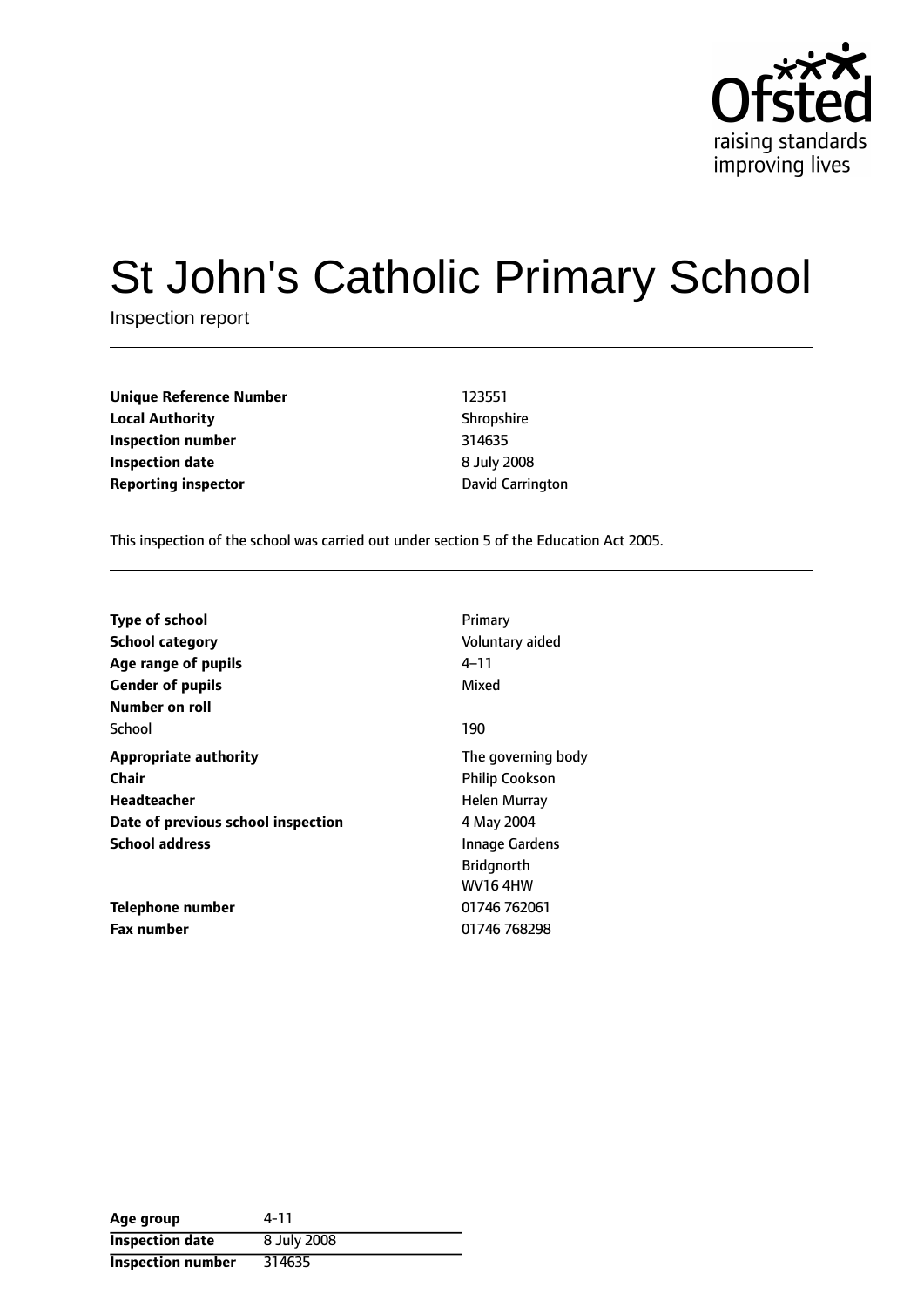.

© Crown copyright 2008

#### Website: www.ofsted.gov.uk

This document may be reproduced in whole or in part for non-commercial educational purposes, provided that the information quoted is reproduced without adaptation and the source and date of publication are stated.

Further copies of this report are obtainable from the school. Under the Education Act 2005, the school must provide a copy of this report free of charge to certain categories of people. A charge not exceeding the full cost of reproduction may be made for any other copies supplied.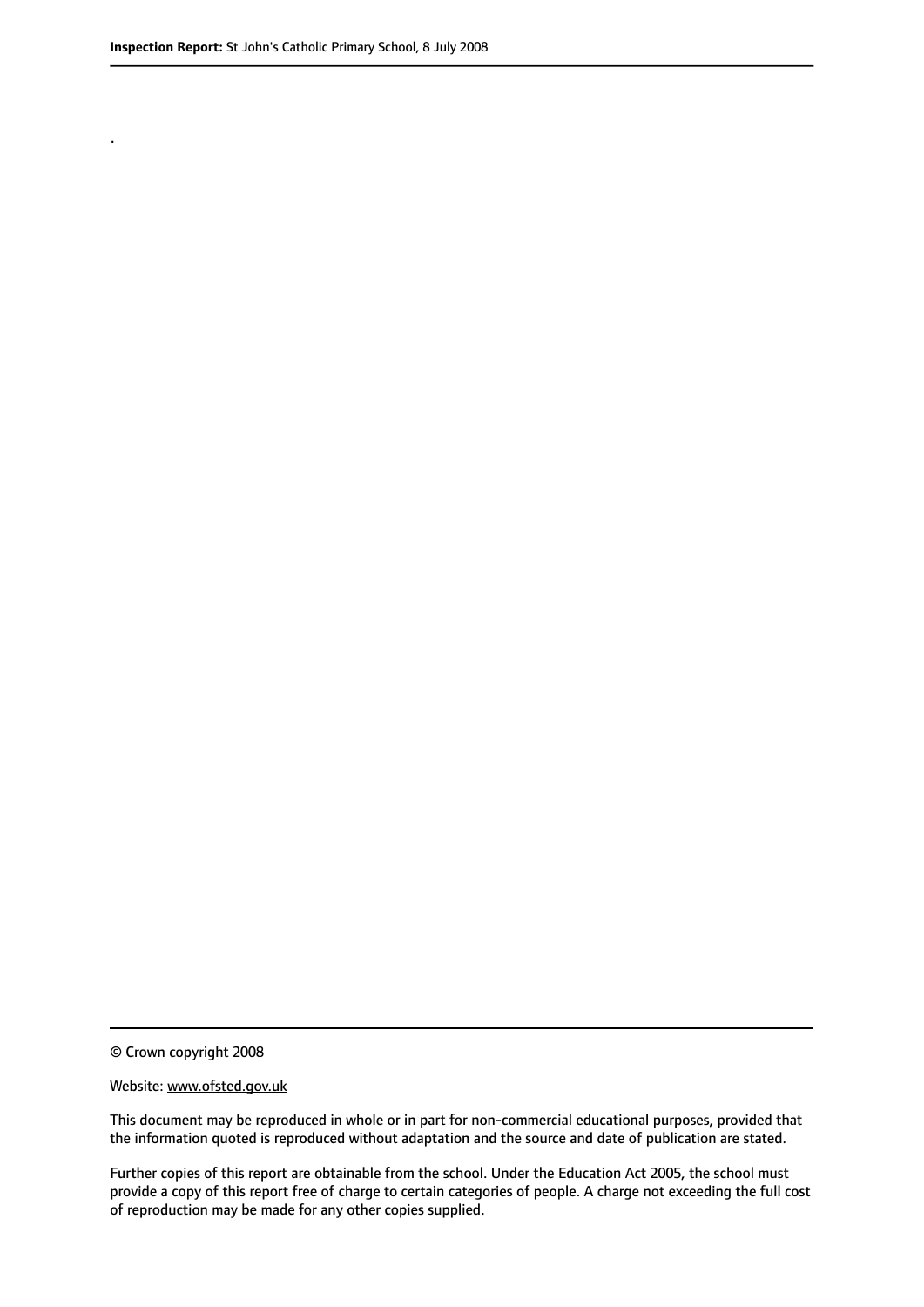## **Introduction**

The inspection was carried out by one Additional Inspector.

The inspector evaluated the overall effectiveness of the school and investigated the following issues:

the reasons for pupils gaining high standards

the current level of attainment

provision for gifted and talented pupils.

Evidence was gathered from:

published assessment data

the school's own records

parents' questionnaires

observations in all classes

interviews with staff, governors and pupils.

Other aspects of the school's work were not investigated in detail, but the inspector found no evidence to suggest that the school's own assessments, as given in its self-evaluation, were not justified, and these have been included where appropriate in this report.

## **Description of the school**

St John's is a small Catholic primary school that serves the parish of Bridgnorth and a large area around it. This includes some areas of rural deprivation and also some more affluent areas. Most pupils are from White British backgrounds and all pupils speak English as their first language. About a quarter of the pupils have learning difficulties and/or disabilities, which is above average. The school is heavily oversubscribed. Just under half the pupils are from Catholic families.

## **Key for inspection grades**

| Grade 1 | Outstanding  |
|---------|--------------|
| Grade 2 | Good         |
| Grade 3 | Satisfactory |
| Grade 4 | Inadequate   |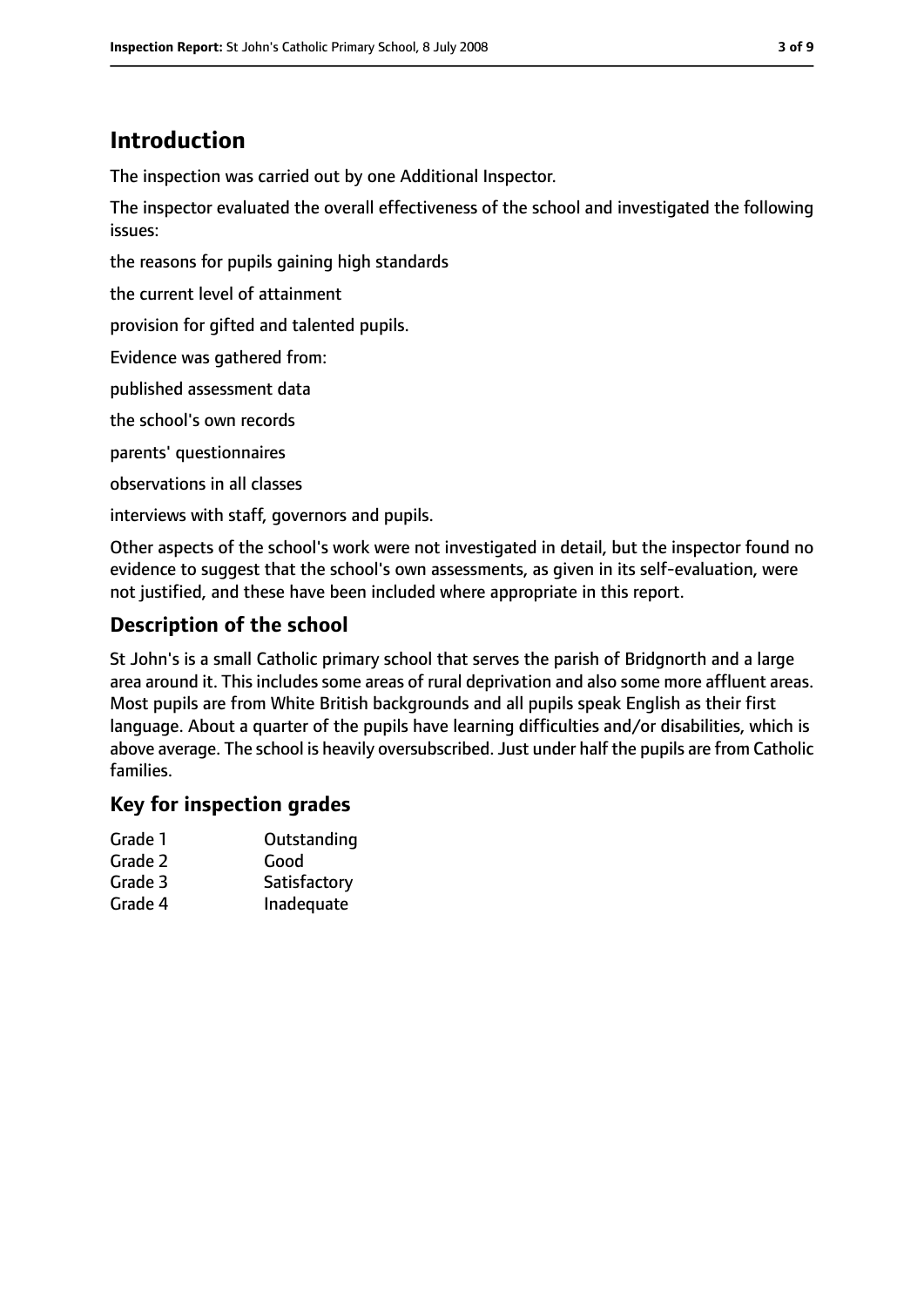## **Overall effectiveness of the school**

#### **Grade: 1**

St John's Catholic Primary School provides an outstanding education for its pupils. Standards are high and have risen swiftly over the last few years. Pupils make outstanding progress from their levels ofskills and knowledge when they start Reception. The excellent quality of provision in Reception is maintained through the school, with first-rate teaching and an exciting and stimulating curriculum. A particular strength is the warm, friendly and welcoming Catholic ethos that is the result of high quality care, guidance and support for the pupils. They develop into very pleasant and friendly children who thoroughly enjoy school, attend whenever they can, behave impeccably and are very well prepared for the next stage in their education. The highly effective headteacher and deputy headteacher provide exceptionally good leadership and management, enabling the school to achieve its excellent standards.

In 2007, standards in Year 6 were significantly above average and placed St John's in the top performing primary schools in the country. There were some differences in outcomes between the core subjects, with mathematics results fractionally below those in English. The school has worked very successfully this school year to ensure standards and achievement are more consistent. Standards in Year 2 are above average and great strides have been made in extending pupils' writing skills, which tended to lag behind other aspects of their work. The school has been particularly successful in providing work to expand the skills of more able writers. Pupils' progress is markedly strong from their first day in school to their last because of the consistent high quality of teaching and learning. The school has managed the transition to mixed-age classes most successfully, which should reassure the few parents who raised concerns with the inspector about the loss of staff, increase in class sizes and range of age and ability in each class this year.

Although pupils' excellent academic achievement is a factor in the school's reputation, its work to develop pupils' personal qualities is also celebrated locally. The pupils' education is steeped in the best traditions of its Catholic heritage and all develop as mature, sensible and eloquent learners, regardless of their own religious or secular background. Pupils have a very clear understanding of health and safety matters. They particularly enjoyed the recent Crucial Crew experience that challenged them to make independent, safe responses to a series of simulated predicaments. It is clear that the safeguarding of pupils is in very caring and capable hands. Pupils' spiritual, moral, social and cultural development is particularly well fostered. The school has highly developed links with a school in Tanzania. The pupils talked fondly of their friends in Mwaya during the school assembly observed during the inspection. Such links and the pupils' involvement in events closer to home ensure that their awareness of and involvement in the community is excellent. Pupils have a strong influence on how the school is improved and they are fully supportive of children in their own school community.

Many lessons have a buzz of hard work and enthusiasm. Teachers are skilful in the use of the interactive whiteboards to promote discussion and questioning. Pupils talk sensibly to each other about their learning and there are some good opportunities to review their own achievement. The school has well founded plans to extend such opportunities by giving more chances for pupils to respond in writing to the very informative comments teachers provide when marking their work. The use of time is maximised in lessons and often, much is packed into a short period.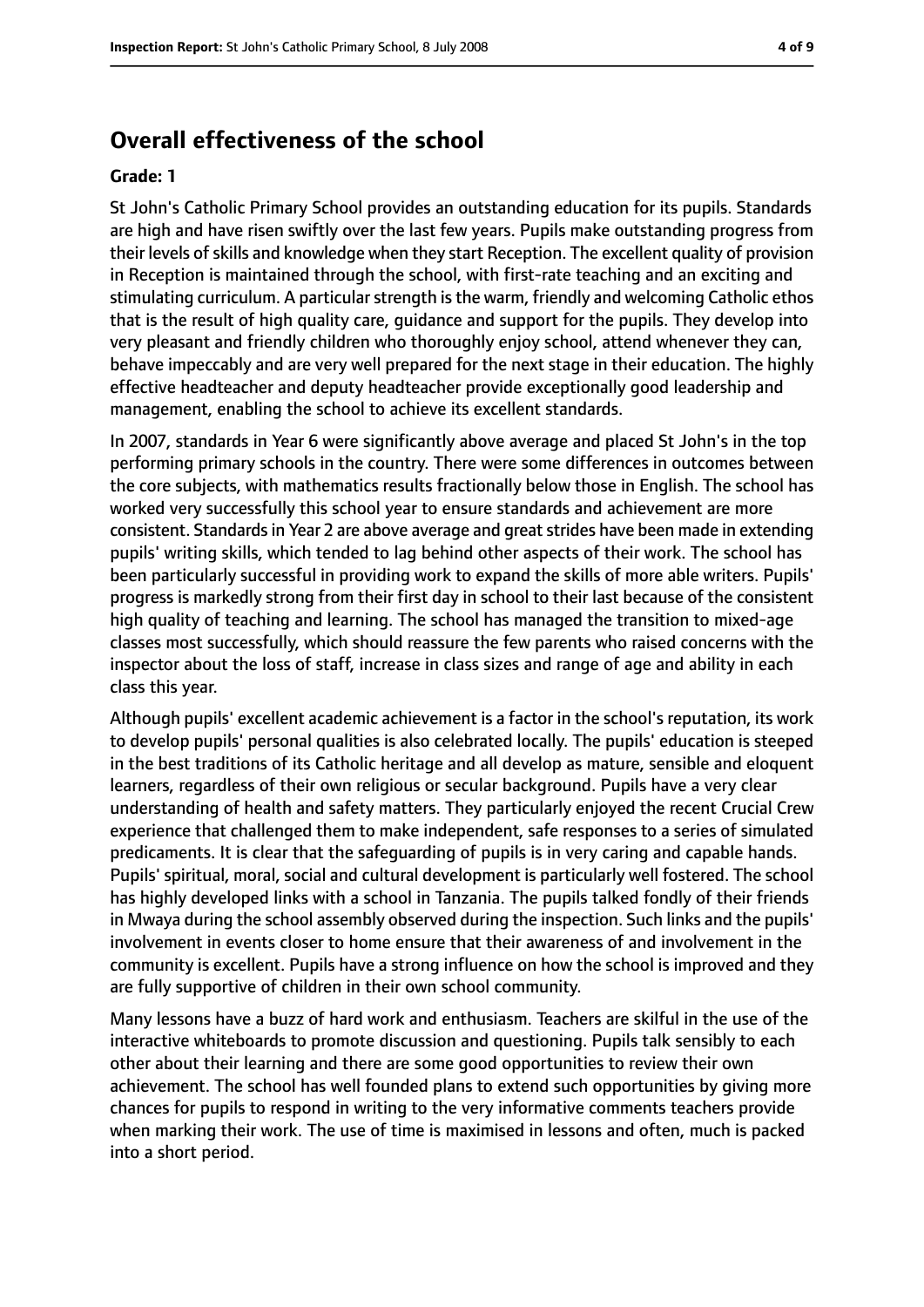The curriculum has a richness and relevance that is extended by the opportunities to develop pupils' creativity. Artwork is of high quality and participation in drama productions, such as the current presentation of 'Hagbane's Doom' is relished by the pupils. Provision for music is a strength. Some pupils are exceptionally talented musicians. The school has a particularly well planned programme to help gifted and talented pupils show their merits. Sport is another area in which many pupils excel. The collection of sports trophies for individual and team events is impressive. Despite the worries of a few parents, the school makes sure that all pupils, regardless of academic or other capabilities, are given a chance to show their ability. This is why standards are so high. At present, there are some limitations to the range of work and play that can be undertaken outside. Whilst this is not unduly detrimental to pupils' education, improvements to the outside facilities are in the early planning stage.

School leadership is firmly focused on improvement and is rooted in high expectations and great challenge in the targets set for achievement. Governors are full partners in school leadership and they make sure that decisions are in the best interests of the pupils. They test the impact of initiatives by charting the results in pupils' improved academic and personal achievement. Financial management is prudent. Senior leaders have an astute knowledge of school performance and a successful involvement in strategic planning. Subject leadership is in capable hands, which ensures achievement in subjects such as information and communication technology is as high as in the three core subjects. The very strong teamwork among leaders at all levels is the prime reason why the school's capacity for continuing advance is outstanding.

## **Effectiveness of the Foundation Stage**

### **Grade: 1**

The Reception classroom is a happy place of work. The children have developed very good skills and knowledge in all six areas of their learning and they talk confidently to each other about their work. All children have achieved their targets for the year and many have surpassed them, which provides a very secure platform for work in Year 1. Thus, standards are above average at the point when they leave Reception. As in the rest of the school, teaching and learning and the curriculum are of high quality. Outdoor provision meets requirements, although school leaders are planning improvements designed to enhance children's learning. They benefit greatly from the Forest School work. The tracking of children's progress is thorough, accurate and used to set challenging targets. Again, this is similar to the rest of the school. The children are particularly well cared for and their personal, social and emotional development is fostered very successfully. The Foundation Stage is led most capably.

## **What the school should do to improve further**

■ Enhance the outdoor areas to maximise the opportunities for exciting learning and enjoyable play.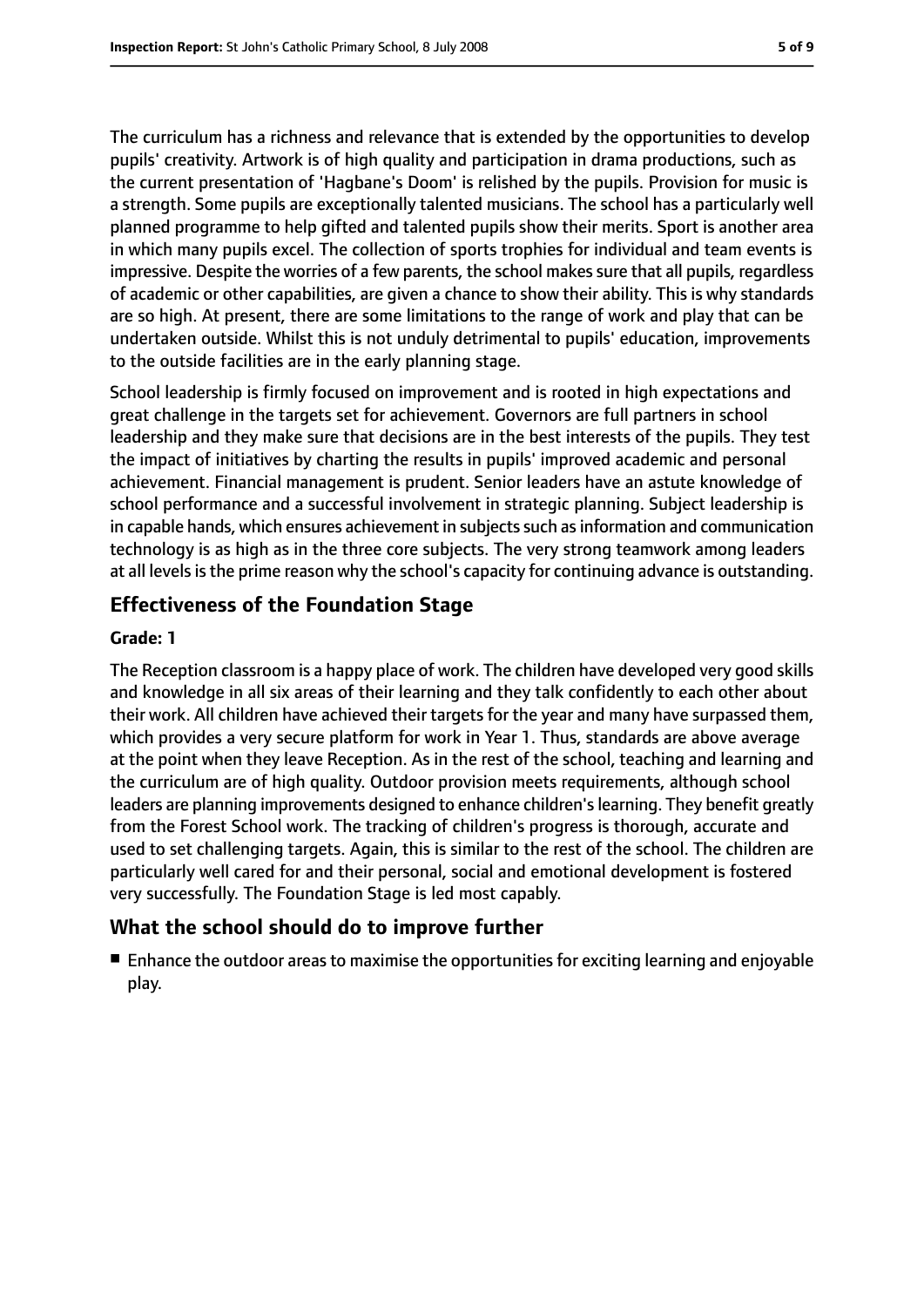**Any complaints about the inspection or the report should be made following the procedures set out in the guidance 'Complaints about school inspection', which is available from Ofsted's website: www.ofsted.gov.uk.**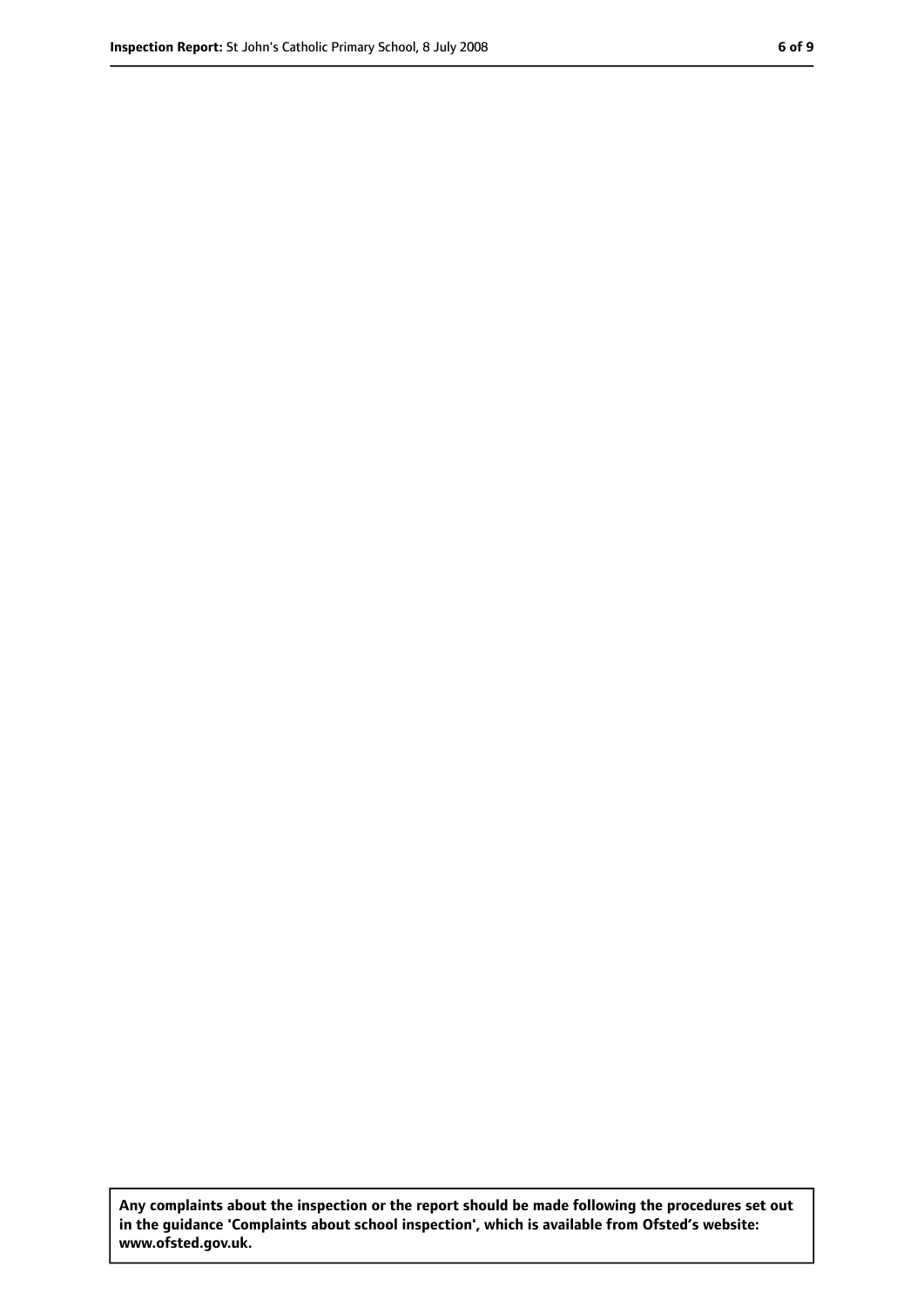#### **Annex A**

# **Inspection judgements**

| $^{\backprime}$ Key to judgements: grade 1 is outstanding, grade 2 good, grade 3 satisfactory, and | School         |
|----------------------------------------------------------------------------------------------------|----------------|
| arade 4 inadeguate                                                                                 | <b>Overall</b> |

## **Overall effectiveness**

| How effective, efficient and inclusive is the provision of education, integrated<br>care and any extended services in meeting the needs of learners? |     |
|------------------------------------------------------------------------------------------------------------------------------------------------------|-----|
| Effective steps have been taken to promote improvement since the last<br>inspection                                                                  | Yes |
| How well does the school work in partnership with others to promote learners'<br>well-being?                                                         |     |
| The effectiveness of the Foundation Stage                                                                                                            |     |
| The capacity to make any necessary improvements                                                                                                      |     |

## **Achievement and standards**

| How well do learners achieve?                                                                               |  |
|-------------------------------------------------------------------------------------------------------------|--|
| The standards <sup>1</sup> reached by learners                                                              |  |
| How well learners make progress, taking account of any significant variations between<br>groups of learners |  |
| How well learners with learning difficulties and disabilities make progress                                 |  |

## **Personal development and well-being**

| How good is the overall personal development and well-being of the<br>learners?                                  |  |
|------------------------------------------------------------------------------------------------------------------|--|
| The extent of learners' spiritual, moral, social and cultural development                                        |  |
| The extent to which learners adopt healthy lifestyles                                                            |  |
| The extent to which learners adopt safe practices                                                                |  |
| How well learners enjoy their education                                                                          |  |
| The attendance of learners                                                                                       |  |
| The behaviour of learners                                                                                        |  |
| The extent to which learners make a positive contribution to the community                                       |  |
| How well learners develop workplace and other skills that will contribute to<br>their future economic well-being |  |

## **The quality of provision**

| How effective are teaching and learning in meeting the full range of the<br>learners' needs?          |  |
|-------------------------------------------------------------------------------------------------------|--|
| How well do the curriculum and other activities meet the range of needs<br>and interests of learners? |  |
| How well are learners cared for, quided and supported?                                                |  |

 $^1$  Grade 1 - Exceptionally and consistently high; Grade 2 - Generally above average with none significantly below average; Grade 3 - Broadly average to below average; Grade 4 - Exceptionally low.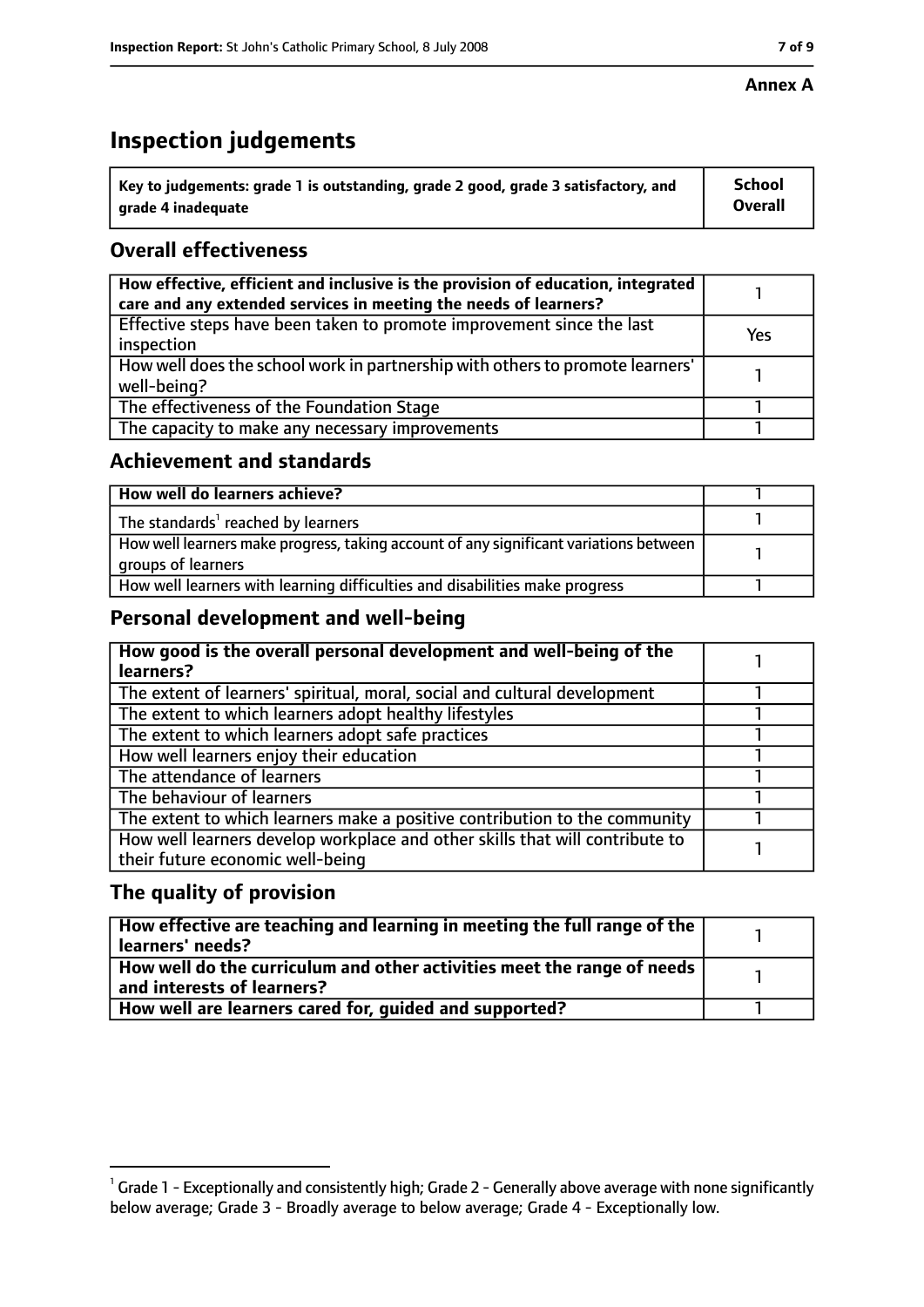# **Leadership and management**

| How effective are leadership and management in raising achievement<br>and supporting all learners?                                              |     |
|-------------------------------------------------------------------------------------------------------------------------------------------------|-----|
| How effectively leaders and managers at all levels set clear direction leading<br>to improvement and promote high quality of care and education |     |
| How effectively leaders and managers use challenging targets to raise standards                                                                 |     |
| The effectiveness of the school's self-evaluation                                                                                               |     |
| How well equality of opportunity is promoted and discrimination tackled so<br>that all learners achieve as well as they can                     |     |
| How effectively and efficiently resources, including staff, are deployed to<br>achieve value for money                                          |     |
| The extent to which governors and other supervisory boards discharge their<br>responsibilities                                                  |     |
| Do procedures for safequarding learners meet current government<br>requirements?                                                                | Yes |
| Does this school require special measures?                                                                                                      | No  |
| Does this school require a notice to improve?                                                                                                   | No  |